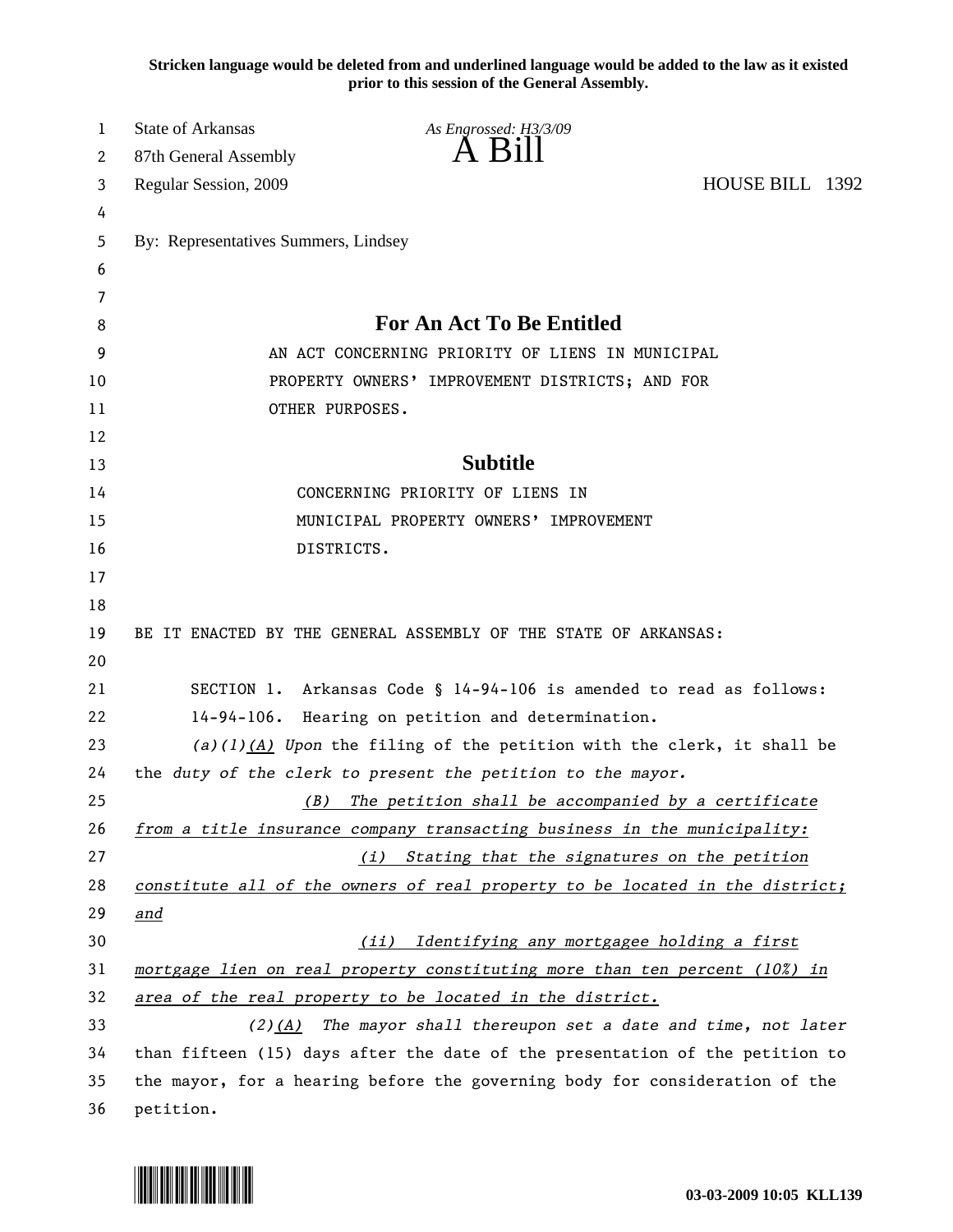| $\mathbf{1}$ | (B) Notice of the hearing shall be sent by certified mail                     |  |
|--------------|-------------------------------------------------------------------------------|--|
| 2            | to any mortgagee holding a first mortgage lien on real property constituting  |  |
| 3            | more than ten percent (10%) in area of the real property to be located in the |  |
| 4            | district.                                                                     |  |
| 5            | The notice of hearing under subdivision $(a)(2)(B)$ of<br>(C)                 |  |
| 6            | this section shall state that without objection, the existing first lien is   |  |
| 7            | subject to subordination under $$14-94-106$ .                                 |  |
| 8            | $(b)(1)$ At the hearing, it shall be the duty of the governing body to        |  |
| 9            | hear the petition and to ascertain whether those signing the petition         |  |
| 10           | constitute all the owners of the real property to be located in the district. |  |
| 11           | $(2)(A)$ Except as provided in subdivision $(b)(2)(B)$ of this                |  |
| 12           | section, if If the governing body determines that all the owners of the real  |  |
| 13           | property to be located in the district have petitioned for the improvements,  |  |
| 14           | it shall then be its duty by ordinance to establish and lay off the district  |  |
| 15           | as defined in the petition and to appoint the commissioners as named in the   |  |
| 16           | petition if commissioners are named in the petition and are property owners   |  |
| 17           | in or creditors of the district, or as is otherwise provided from among such  |  |
| 18           | property owners or creditors.                                                 |  |
| 19           | (B) If at the hearing on the petition any mortgagee                           |  |
| 20           | holding a first mortgage lien on real property constituting more than ten     |  |
| 21           | percent (10%) in area of the real property to be located within the district  |  |
| 22           | objects to the formation of the district, then the governing body shall       |  |
| 23           | reject the petition for creation of the district.                             |  |
| 24           | The petition shall state the specific purposes for which the<br>(3)           |  |
| 25           | district is to be formed, and the ordinance establishing the district shall   |  |
| 26           | give it a name which shall be descriptive of the purpose. It shall also       |  |
| 27           | receive a number to prevent its being confused with other districts for       |  |
| 28           | similar purposes.                                                             |  |
| 29           | The ordinance establishing the district shall be published within<br>(c)      |  |
| 30           | thirty (30) days after its adoption by one (1) insertion in some newspaper of |  |

31 general circulation in the municipality in which the district lies.

32 *(d)* The findings of the governing body shall be conclusive unless 33 attacked by a suit in the chancery circuit court of the county in which the 34 municipality is located, brought within thirty (30) days after the 35 publication.

36